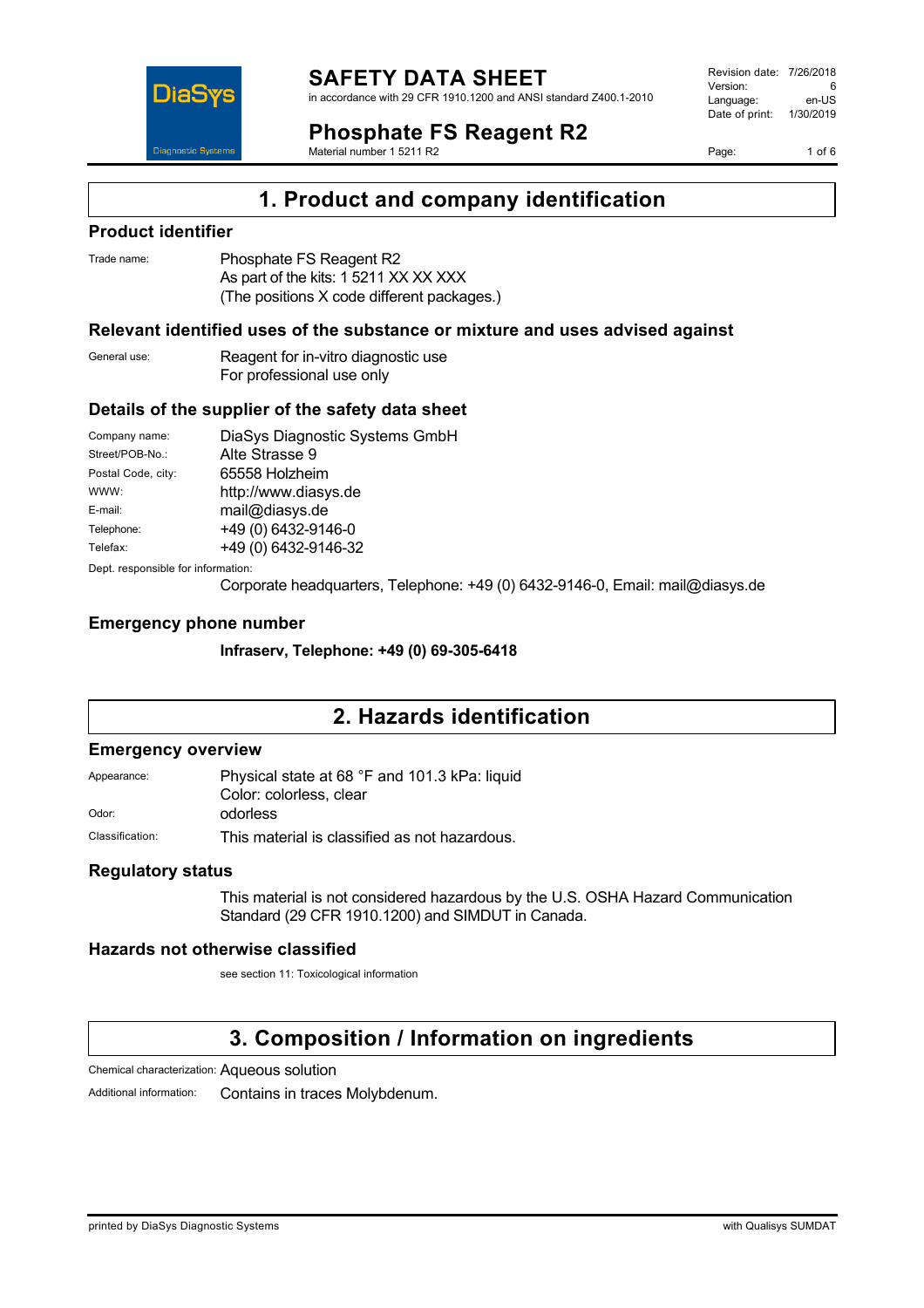## **SAFETY DATA SHEET**

in accordance with 29 CFR 1910.1200 and ANSI standard Z400.1-2010

## **Phosphate FS Reagent R2**

Material number 1 5211 R2

Revision date: 7/26/2018 Version: 6<br>Language: en-LIS Language: Date of print: 1/30/2019

Page: 2 of 6



## **Information to physician**

Treat symptomatically.

## **5. Fire fighting measures**

Flash point/flash point range:

### not combustible

Auto-ignition temperature: No data available

Suitable extinguishing media:

Product is non-combustible. Extinguishing materials should therefore be selected according to surroundings.

### **Specific hazards arising from the chemical**

Fires in the immediate vicinity may cause the development of dangerous vapors.

Protective equipment and precautions for firefighters:

Wear self-contained breathing apparatus.

Additional information: Do not allow fire water to penetrate into surface or ground water.

### **6. Accidental release measures**

Personal precautions: Avoid contact with eyes. Provide adequate ventilation. Wear appropriate protective equipment. Environmental precautions: Do not allow to enter into ground-water, surface water or drains. Methods for clean-up: Soak up with absorbent materials such as sand, siliceus earth, acid- or universal binder. Store in special closed containers and dispose of according to ordinance. Final cleaning.

## **7. Handling and storage**

### **Handling**

Advices on safe handling: Provide adequate ventilation, and local exhaust as needed. Avoid contact with eyes. Wear appropriate protective equipment. Wash hands before breaks and after work. When using do not eat, drink or smoke.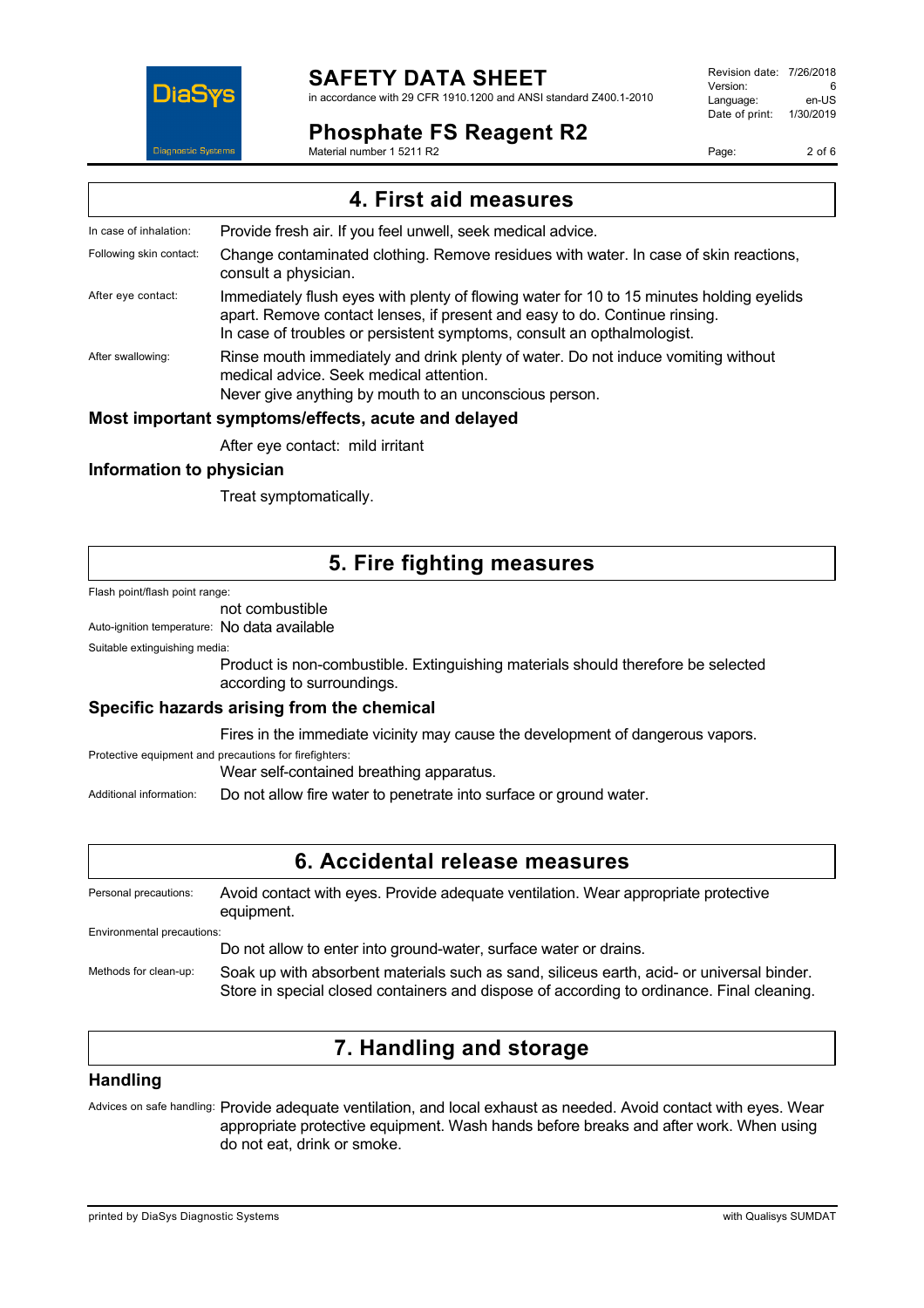

### **Phosphate FS Reagent R2** Material number 1 5211 R2

Revision date: 7/26/2018 Version: 6<br>
Language: en-US Language: Date of print: 1/30/2019

Page: 3 of 6

### **Storage**

Requirements for storerooms and containers:

Keep containers tightly closed and at a temperature between 35.6 °F and 46.4 °F. Keep sterile. Do not freeze.

# **8. Exposure controls / personal protection**

### **Engineering controls**

Provide adequate ventilation, and local exhaust as needed. See also information in chapter 7, section storage.

### **Personal protection equipment (PPE)**

| Eye/face protection             | Tightly sealed goggles according to OSHA Standard - 29 CFR: 1910.133 or ANSI<br>Z87.1-2010.                                                                                                                                    |
|---------------------------------|--------------------------------------------------------------------------------------------------------------------------------------------------------------------------------------------------------------------------------|
| Skin protection                 | Wear suitable protective clothing.                                                                                                                                                                                             |
|                                 | Protective gloves according to OSHA Standard - 29 CFR: 1910.138.<br>Glove material: Nitrile rubber - Breakthrough time: >480 min.<br>Observe glove manufacturer's instructions concerning penetrability and breakthrough time. |
| Respiratory protection:         | Provide adequate ventilation.                                                                                                                                                                                                  |
| General hygiene considerations: |                                                                                                                                                                                                                                |
|                                 | Avoid contact with eyes. Change contaminated clothing. Wash hands before breaks and<br>after work. When using do not eat, drink or smoke.                                                                                      |

## **9. Physical and chemical properties**

### **Information on basic physical and chemical properties**

| Appearance:                              | Physical state at 68 °F and 101.3 kPa: liquid<br>Color: colorless, clear |
|------------------------------------------|--------------------------------------------------------------------------|
| Odor:                                    | odorless                                                                 |
| Odor threshold:                          | No data available                                                        |
| pH value:                                | at 77 °F: 4.8                                                            |
| Melting point/freezing point:            | approx. 32 °F (Water)                                                    |
| Initial boiling point and boiling range: | approx. 212 °F (Water)                                                   |
| Flash point/flash point range:           | not combustible                                                          |
| Evaporation rate:                        | No data available                                                        |
| Flammability:                            | No data available                                                        |
| Explosion limits:                        | No data available                                                        |
| Vapor pressure:                          | No data available                                                        |
| Vapor density:                           | No data available                                                        |
| Density:                                 | at 68 °F: 1.001 g/mL                                                     |
| Water solubility:                        | completely miscible                                                      |
| Partition coefficient: n-octanol/water:  | No data available                                                        |
| Auto-ignition temperature:               | No data available                                                        |
| Thermal decomposition:                   | No data available                                                        |
| Additional information:                  | No data available                                                        |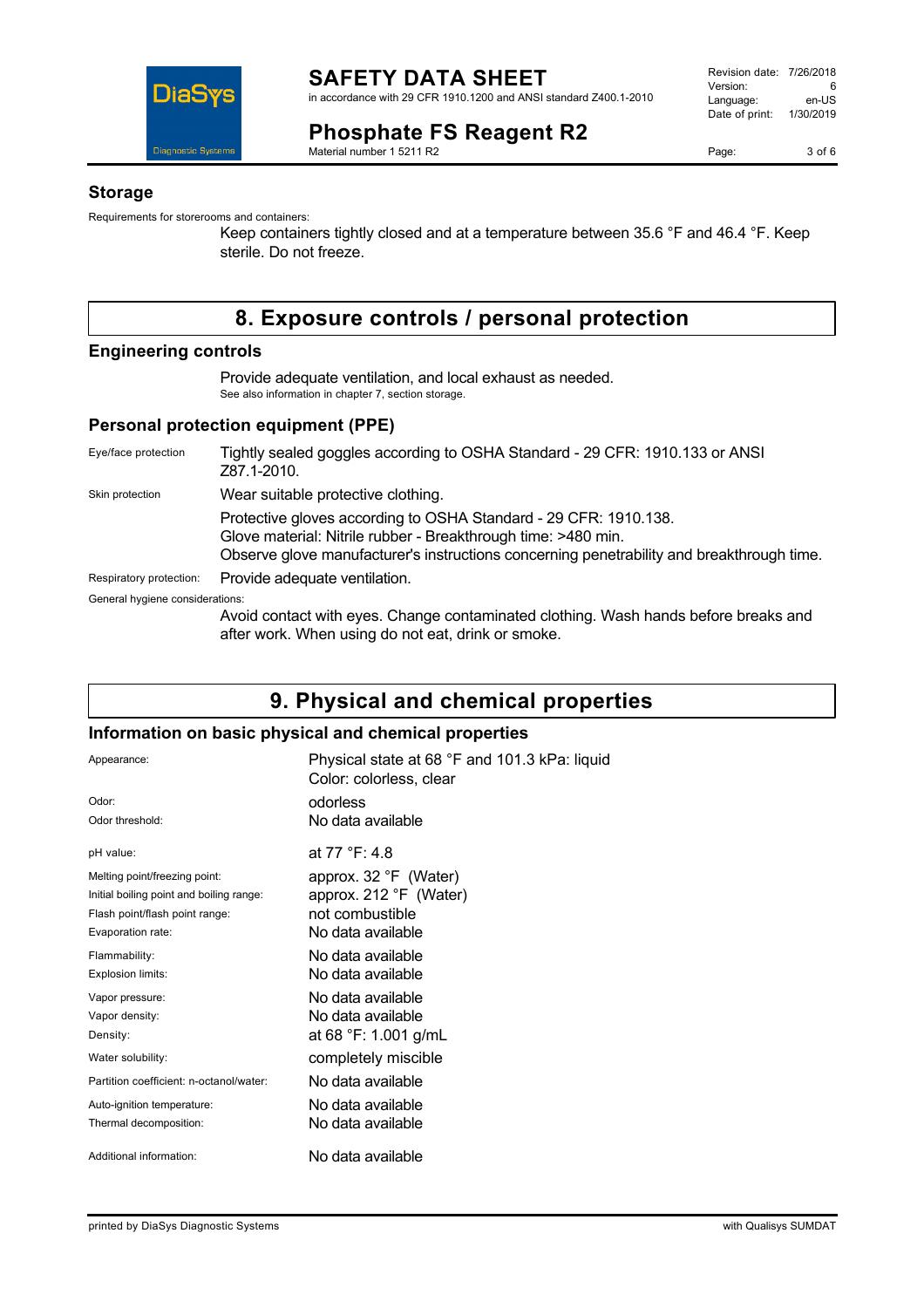

#### **SAFETY DATA SHEET** in accordance with 29 CFR 1910.1200 and ANSI standard Z400.1-2010

**Phosphate FS Reagent R2**

Material number 1 5211 R2

Revision date: 7/26/2018 Version: 6<br>
Language: en-US Language: Date of print: 1/30/2019

Page: 4 of 6

| 10. Stability and reactivity       |                                                                                                |
|------------------------------------|------------------------------------------------------------------------------------------------|
| Reactivity:                        | No data available                                                                              |
| Chemical stability:                | Stable under recommended storage conditions.                                                   |
| Possibility of hazardous reactions | No hazardous reactions known.                                                                  |
| Conditions to avoid:               | Protect from excessive heat.                                                                   |
| Incompatible materials:            | No data available                                                                              |
| Hazardous decomposition products:  | No hazardous decomposition products when regulations for storage and handling are<br>observed. |
| Thermal decomposition:             | No data available                                                                              |

# **11. Toxicological information**

### **Toxicological tests**

| Toxicological effects: | Acute toxicity (oral): Lack of data.                              |
|------------------------|-------------------------------------------------------------------|
|                        | Acute toxicity (dermal): Lack of data.                            |
|                        | Acute toxicity (inhalative): Lack of data.                        |
|                        | Skin corrosion/irritation: Lack of data.                          |
|                        | Serious eye damage/irritation: Lack of data.                      |
|                        | Sensitisation to the respiratory tract: Lack of data.             |
|                        | Skin sensitisation: Lack of data.                                 |
|                        | Germ cell mutagenicity/Genotoxicity: Lack of data.                |
|                        | Carcinogenicity: Lack of data.                                    |
|                        | Reproductive toxicity: Lack of data.                              |
|                        | Effects on or via lactation: Lack of data.                        |
|                        | Specific target organ toxicity (single exposure): Lack of data.   |
|                        | Specific target organ toxicity (repeated exposure): Lack of data. |
|                        | Aspiration hazard: Lack of data.                                  |
|                        |                                                                   |

### **Symptoms**

After eye contact: mild irritant

## **12. Ecological information**

### **Ecotoxicity**

Further details: No data available

### **Mobility in soil**

No data available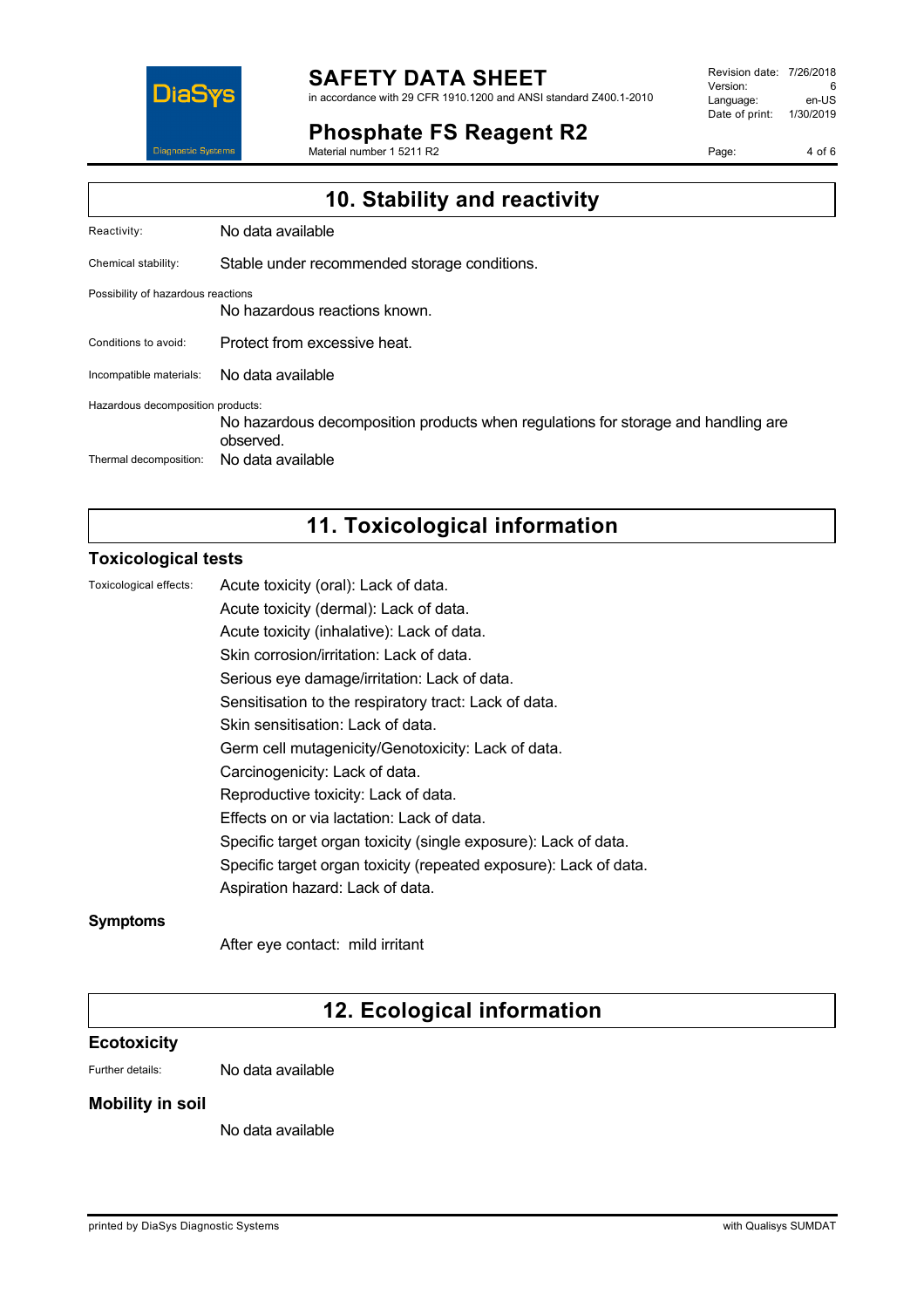

## **Phosphate FS Reagent R2**

Material number 1 5211 R2

Page: 5 of 6

### **Persistence and degradability**

Further details: No data available

### **Additional ecological information**

General information: Do not allow to enter into ground-water, surface water or drains.

### **13. Disposal considerations**

#### **Product**

Recommendation: Special waste. Dispose of waste according to applicable legislation.

### **Contaminated packaging**

Recommendation: Dispose of waste according to applicable legislation. Non-contaminated packages may be recycled.

## **14. Transport information**

### **USA: Department of Transportation (DOT)**

| Proper shipping name: | Not restricted |
|-----------------------|----------------|
|                       |                |

### **Sea transport (IMDG)**

| Proper shipping name: | Not restricted |
|-----------------------|----------------|
| Marine pollutant:     | no             |

### **Air transport (IATA)**

Proper shipping name: Not restricted

### **Further information**

No dangerous good in sense of these transport regulations.

### **15. Regulatory information**

#### **National regulations - Great Britain**

Hazchem-Code:

**1 0**

## **16. Other information**

#### Hazard rating systems: **0** NFPA Hazard Rating: Health: 1 (Slight)

 Fire: 0 (Minimal) Reactivity: 0 (Minimal) HMIS Version III Rating: Health: 1 (Slight) Flammability: 0 (Minimal) Physical Hazard: 0 (Minimal) Personal Protection: X = Consult your supervisor